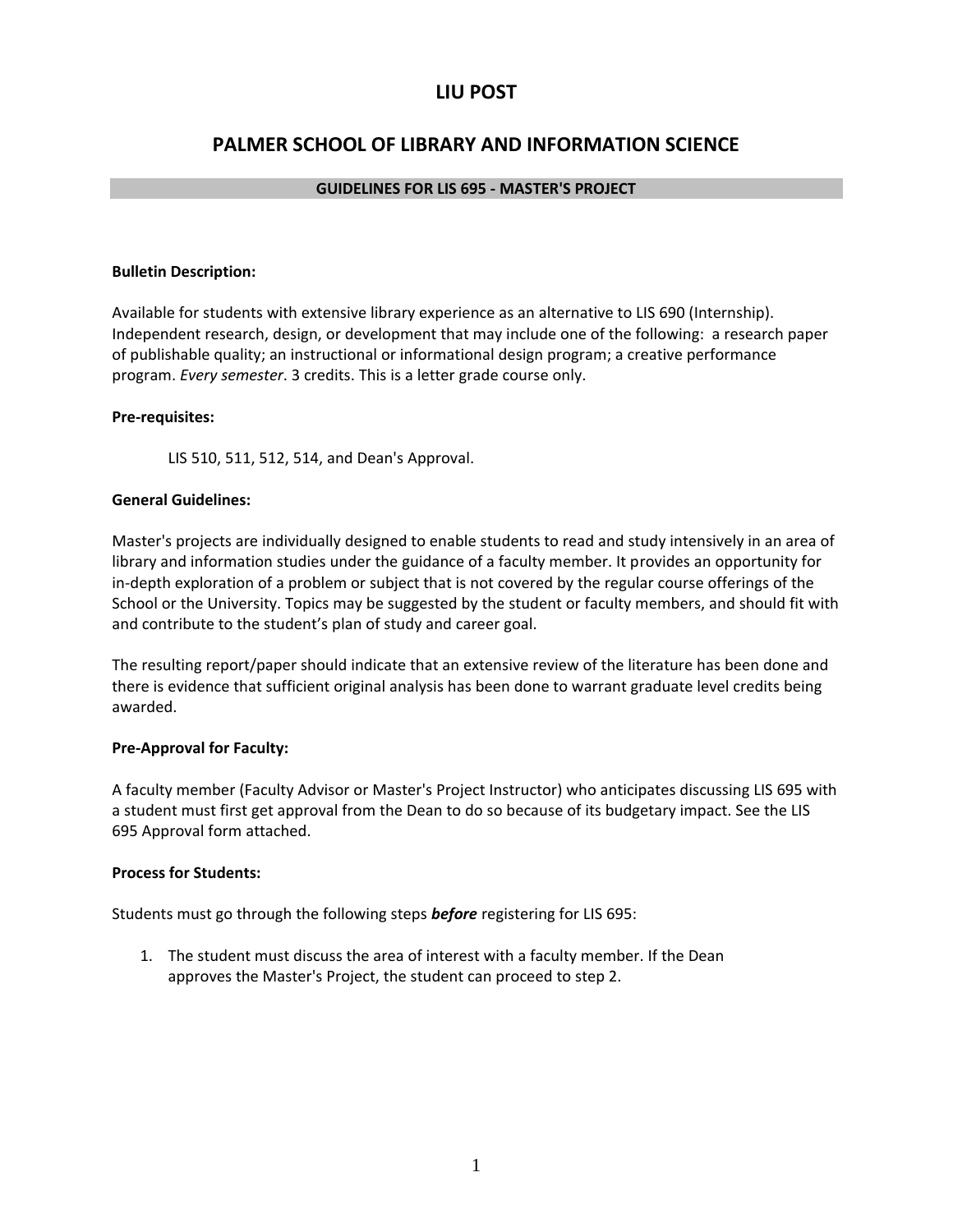- 2. The student must complete the first portion of the Request for Master's Project form, including the Outline/Proposal for the work to be done. This Outline/Proposal is attached to the Request form and should include the following:
	- General statement of the study/project
	- Definition of terms (if needed)
	- Brief statement of objectives and delimitations
	- Justification for the study/project
	- Brief review of background readings/sources
	- Project description
	- Footnotes/bibliography
	- Procedures to be followed during the semester, including stages at which the Instructor will be consulted and a final due date
	- 3. The student's Faculty Advisor and the Master's Project Instructor will complete the form, sign it in the appropriate places, and give it to the Dean for final approval.
	- 4. The final approved copy of the Request form is filed in the student's file in the Office. The Outline/Proposal is returned to the Master's Project Instructor with a copy of the approved form. The student is given a copy of the approved form after all signatures are in place.
	- 5. As the work progresses, the student is responsible for regular consultations with the Instructor so that work is monitored throughout the semester. A report or project that has not been discussed with the Instructor as it develops will not be accepted.
	- 6. Any work submitted must be produced on a word processor, submitted on the date due, and adhere to a standardized style manual such as the A.P.A. or Chicago.
	- 7. The final work submitted will be the primary basis for a grade for the Master's Project. The final work is usually a written paper but may also be an exhibit, a publishable article, a video or a public presentation.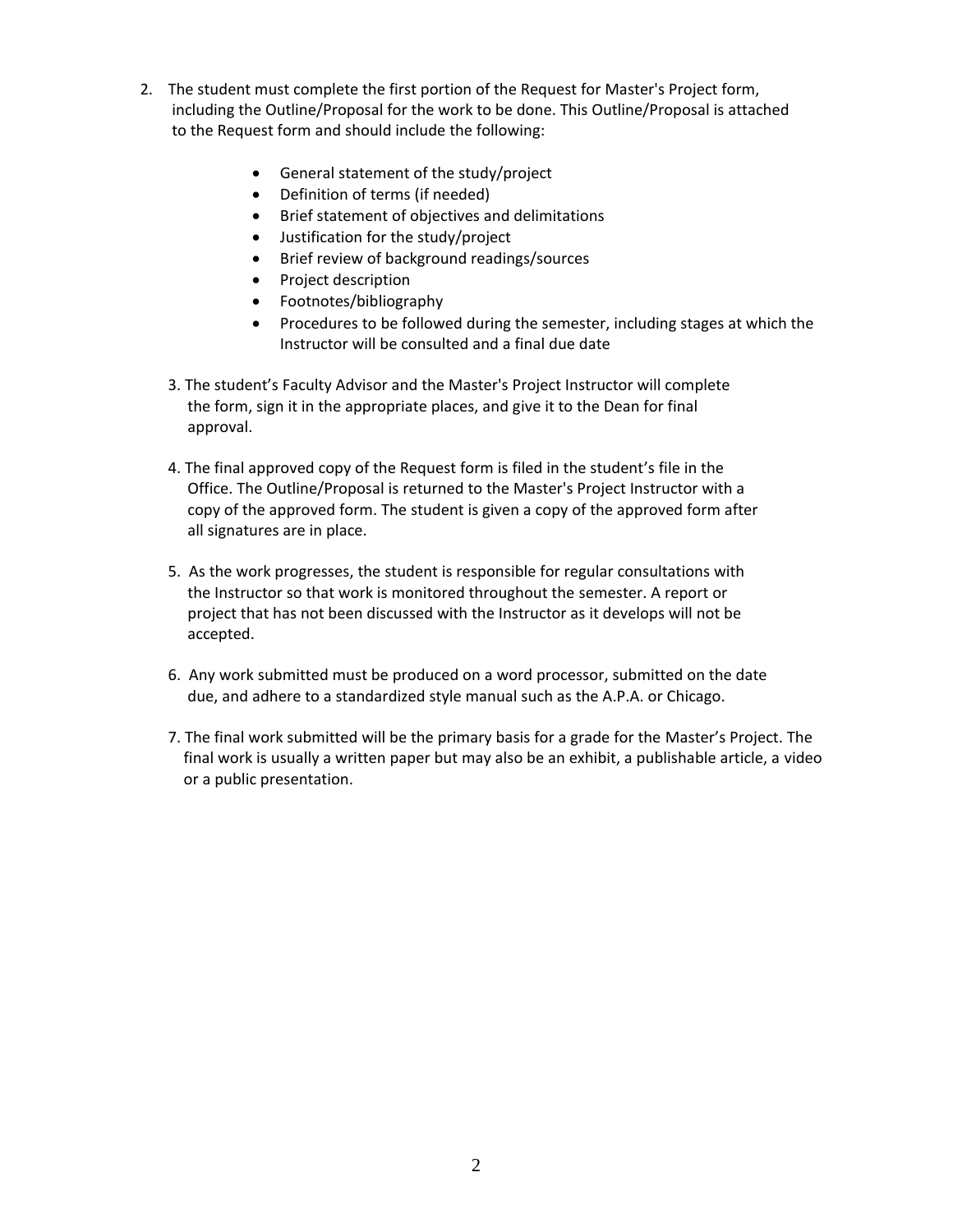# **LIU POST**

### **PALMER SCHOOL OF LIBRARY AND INFORMATION SCIENCE**

### **REQUEST FOR LIS 695 – MASTER'S PROJECT**

| Street                                                                                              |                                                                  | City/Town |  | State       | Zip |  |
|-----------------------------------------------------------------------------------------------------|------------------------------------------------------------------|-----------|--|-------------|-----|--|
| Telephone: ( <u>equal of none or mobile</u><br>home or mobile and the mail                          |                                                                  |           |  | @my.liu.edu |     |  |
|                                                                                                     |                                                                  |           |  |             |     |  |
| TO BE COMPLETED BY STUDENT                                                                          |                                                                  |           |  |             |     |  |
| Reason for requesting LIS 695 - Master's Project:                                                   |                                                                  |           |  |             |     |  |
| Outline/Proposal must be attached to this form                                                      |                                                                  |           |  |             |     |  |
|                                                                                                     |                                                                  |           |  |             |     |  |
| <b>Signature of student</b>                                                                         |                                                                  |           |  |             |     |  |
| TO BE COMPLETED BY THE INSTRUCTOR:                                                                  |                                                                  |           |  |             |     |  |
|                                                                                                     | Do you have pre-approval from the Dean? ________ Yes ________ No |           |  |             |     |  |
|                                                                                                     | Dean's Signature (please print name as well)                     |           |  | Date        |     |  |
| What is your estimate of the amount of time that the student will spend doing the research for this |                                                                  |           |  |             |     |  |
|                                                                                                     |                                                                  |           |  |             |     |  |
|                                                                                                     |                                                                  |           |  |             |     |  |
|                                                                                                     | <b>Master's Project Supervisor's Signature</b>                   |           |  |             |     |  |